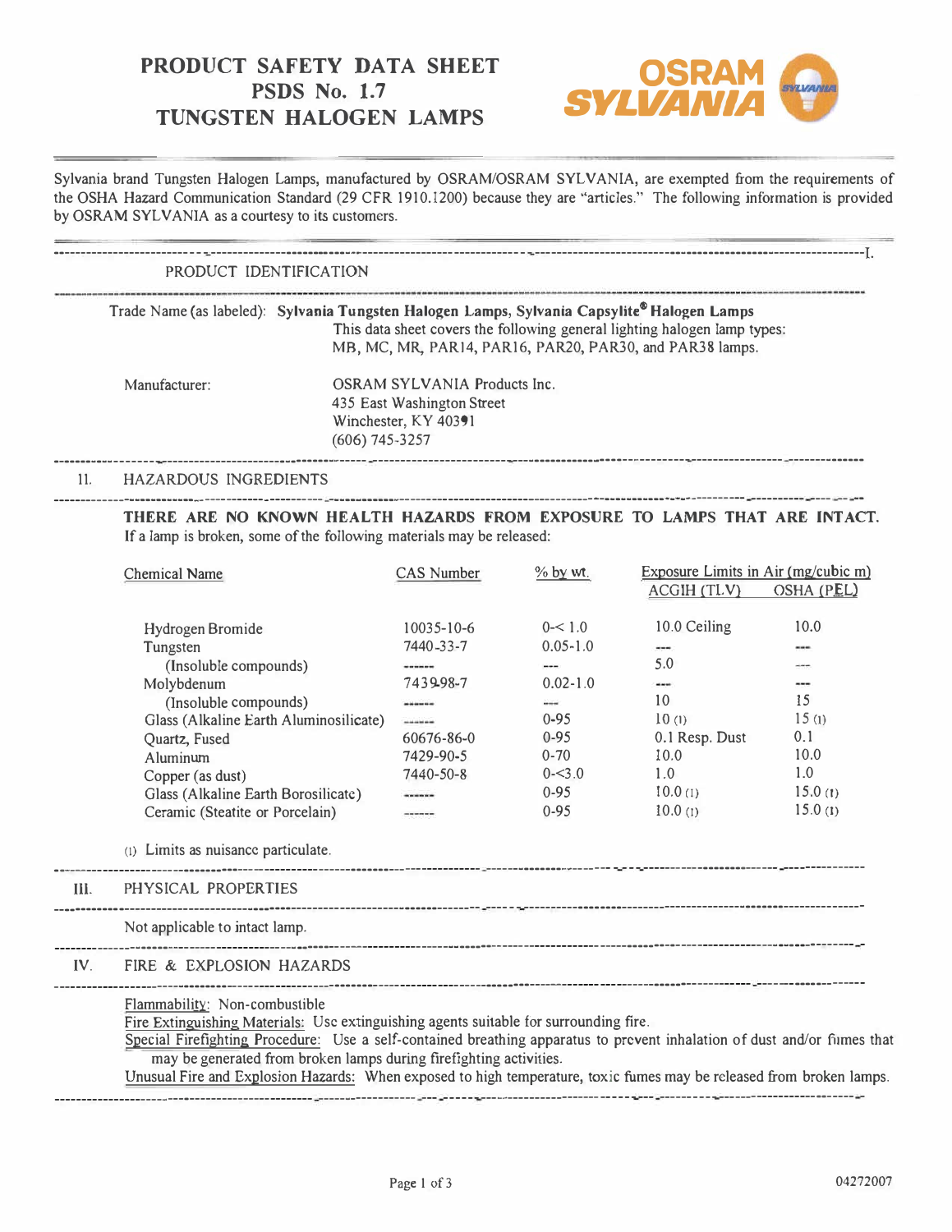### **V. HEALTH HAZARDS**

# **A. OPERATING LAMPS**

**Consult the OSRAM SYLVANIA Product Catalog or relevant technical data sheets for complete warnings, operating**  and installation guides for specific lamp types.

**WARNING:** 

- **Burns: All tungsten halogen lamps operate at higher temperatures than standard incandescent lamps; some as high as 1832 °F, I000 °C. Therefore, caution must be used when replacing lamps. AIJow enough time for lamp to cool before attempting replacement.**
- **Shattering: Some tungsten halogen lamps are at high pressure at all times and may unexpectedly shatter. Care must be taken to read and follow the directions and warnings accompanying the specific product to avoid personal injury and/or property damage.**
- **UV Radiation: Some tungsten halogen lamps produce UV (ultraviolet) radiation which can cause skin burns and/or eye injury if not properly shielded. Care must be taken to read and follow the directions and warnings accompanying the specific product to avoid personal injury.**

#### **B. LAMP MATERIALS**

**THERE ARE NO KNOWN HEALTH HAZARDS FROM EXPOSURE TO LAMPS THAT ARE INTACT.** No adverse effects are expected from occasional exposure to broken lamps. As a matter of good practice, **avoid prolonged or frequent exposure to broken lamps unless there is adequate ventilation. The major hazard from broken lamps is the possibility of sustaining glass cuts.** 

#### *NIOSH/OSHA Occupational Health Guideline.'> for Chemical Hazards* **and/or** *NIOSH Pocket Guide to Chemical Hazards* **lists the following effects of overexposure to the chemicals/materials tabulated below when they are inhaled, ingested, or contacted with skin or eye:**

*Hydrogen Bromide* **- Short-term exposure to hydrogen bromide may cause irritation of the eyes, nose, and throat. It will cause a burn when a solution is splashed onto skin or into eyes. Repeated or prolonged exposure to hydrogen bromide may cause irritation of the nose and throat with mucous production and indigestion.** 

*Copper* **- Inhalation of fumes can cause "Metal Fume Fever" with symptoms of chills, fever, nausea, cough, dry throat, weakness, muscle aches, and a sweet metallic taste in the mouth. Contact may cause machanical irritation of the skin and eyes. Ingestion may cause irritation to the stomach lining or intestines.** 

*Aluminum* **-Aluminum is a non-toxic material which may cause irritation to the eyes skin and respiratory system.** 

*Quartz, Fused* **- Fibrosis of the lungs causing shortness of breath and coughing has been associated with silica exposure.** 

*Glass* **- Glass dust is considered to be physiologically inert and as such, has an OSHA exposure limit of 15 mg/cubic meter for total dust and 5 mg/cubic meter for respirable dust. The ACGIH TL Vs for particulates not otherwise classified are 10 mg/cubic meter for total dust and 3 mg/cubic meter for respirable dust.** 

*Tungsten* **- Inhalation of dust may cause mild irritation of nose and throat. Contact may cause mechanical irritation of skin and eyes.** 

*Molybdenum* **- Oxides have caused irritation to the eyes, nose, and throat; weight loss and digestive disturbances in experimental animals.** 

#### **EMERGENCY AND FIRST AID PROCEDURES:**

Glass Cuts: Perfonn normal first aid procedures. Seek medical attention as required.

**Inhalation: If discomfort or irritation to the nose and throat develop, remove from exposure and seek medical attention as needed. If breathing has stopped, perform artificial respiration; keep affected person warm and at rest; get medical attention as soon as possible.** 

**Ingestion: In the unlikely event of ingesting a large quantity of material, seek medical attention immediately.** 

**Contact, Skin: Thoroughly wash affected area with mild soap or detergent and water and prevent further contact. Seek medical attention as needed.** 

**Contact, Eye: Wash eyes, including under eyelids, immediately with copious amounts of water for 15 minutes. Seek medical attention.** 

**CARCINOGENIC ASSESSMENT (NTP ANNUAL REPORT, lARC MONOGRAPHS, OTHER): None** 

------------·---·-----------------...--------------·--------,------------------·-----------·---- -----------·-----------------·---------------------- --------